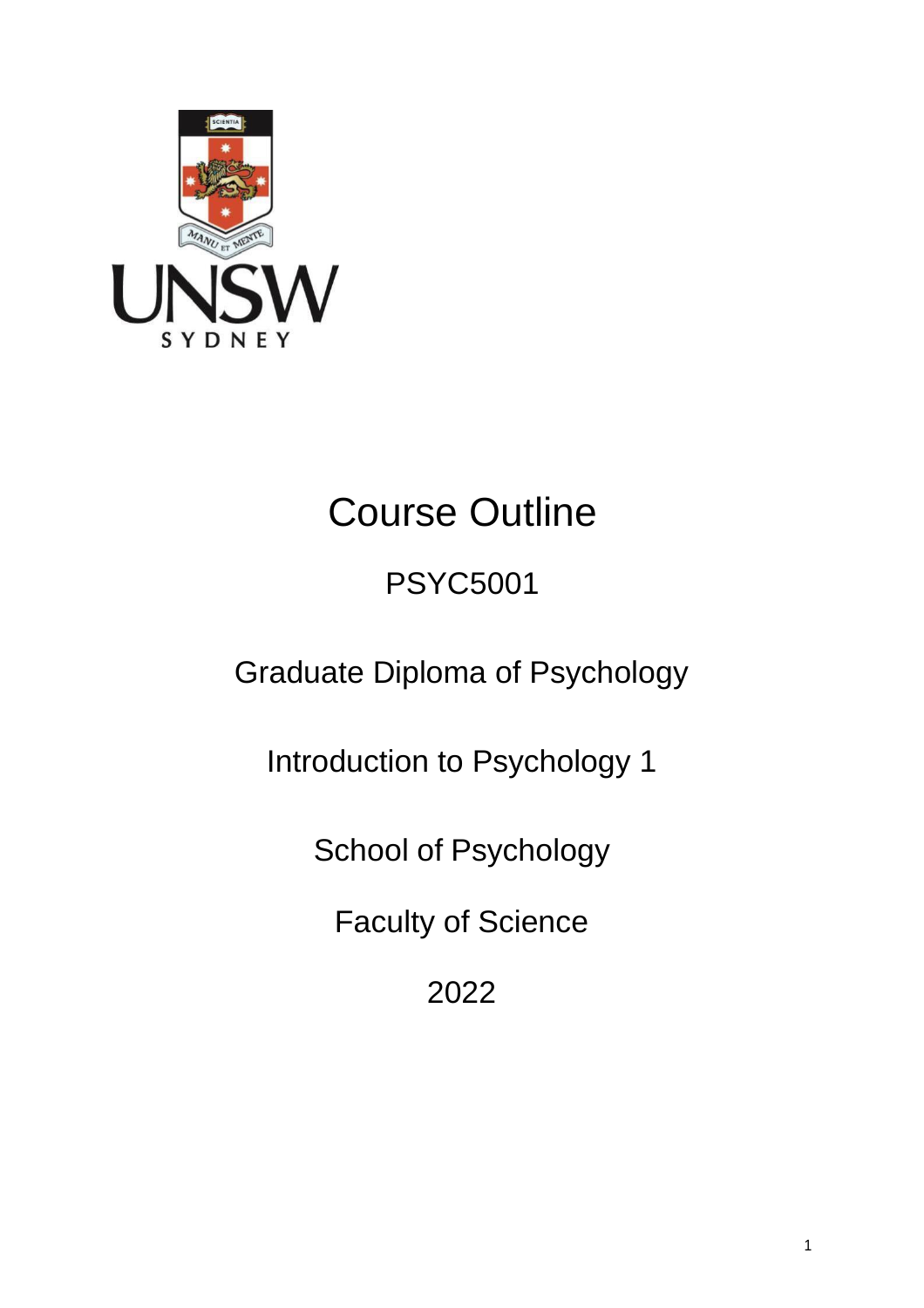## **1. Staff**

| <b>Position</b>    | <b>Name</b> | <b>Email</b> | <b>Consultation</b><br>times and<br><b>locations</b> | <b>Contact</b><br><b>Details</b> |
|--------------------|-------------|--------------|------------------------------------------------------|----------------------------------|
| Course<br>Convenor |             |              | Email                                                | Email                            |

## **2. Course information**

| Units of credit:              |                                                                                                           |
|-------------------------------|-----------------------------------------------------------------------------------------------------------|
| <b>Pre-requisite(s):</b>      | Program Pre-requisite: Bachelor's Degree of any kind (Australian<br>Qualification standard or equivalent) |
| Teaching times and locations: | Online                                                                                                    |

#### **2.1 Course summary**

This course introduces the content and methods of psychology as a basic science, with an emphasis on the social bases of behaviour. The course will cover several specific topics related to the social aspects of human behaviour. Each week students will explore one of the following topics: development psychology, theories of personality, theories of emotion and motivation, cross-cultural psychology, health psychology and social influences onbehaviour. In addition, training in the methods of psychological inquiry and in the critical evaluation of research is also provided. This course is appropriate for students with and without a background in science and is taught entirely online through Moodle.

#### **2.2 Course aims**

This course aims to provide students with introductory knowledge about several psychological content areas, including the theories of: human development, personality, emotion and motivation, social influence on behaviour, health psychology, and, cross-cultural psychology. The course introduces the basic principles about the use of scientific method as a foundation of critical thinking and a sceptical inquiry.

#### **2.3 Course learning outcomes (CLO)**

At the successful completion of this course the student should be able to:

- 1. Demonstrate knowledge and understanding of a diverse range of psychological issues including, individual differences and their measurement, development of the individual, emotion and motivation, health psychology, social and cross-cultural psychology.
- 2. Recognise and appreciate the role of the scientific method in psychology enabling you to demonstrate practical skills in conducting a literature search for peer reviewedpapers.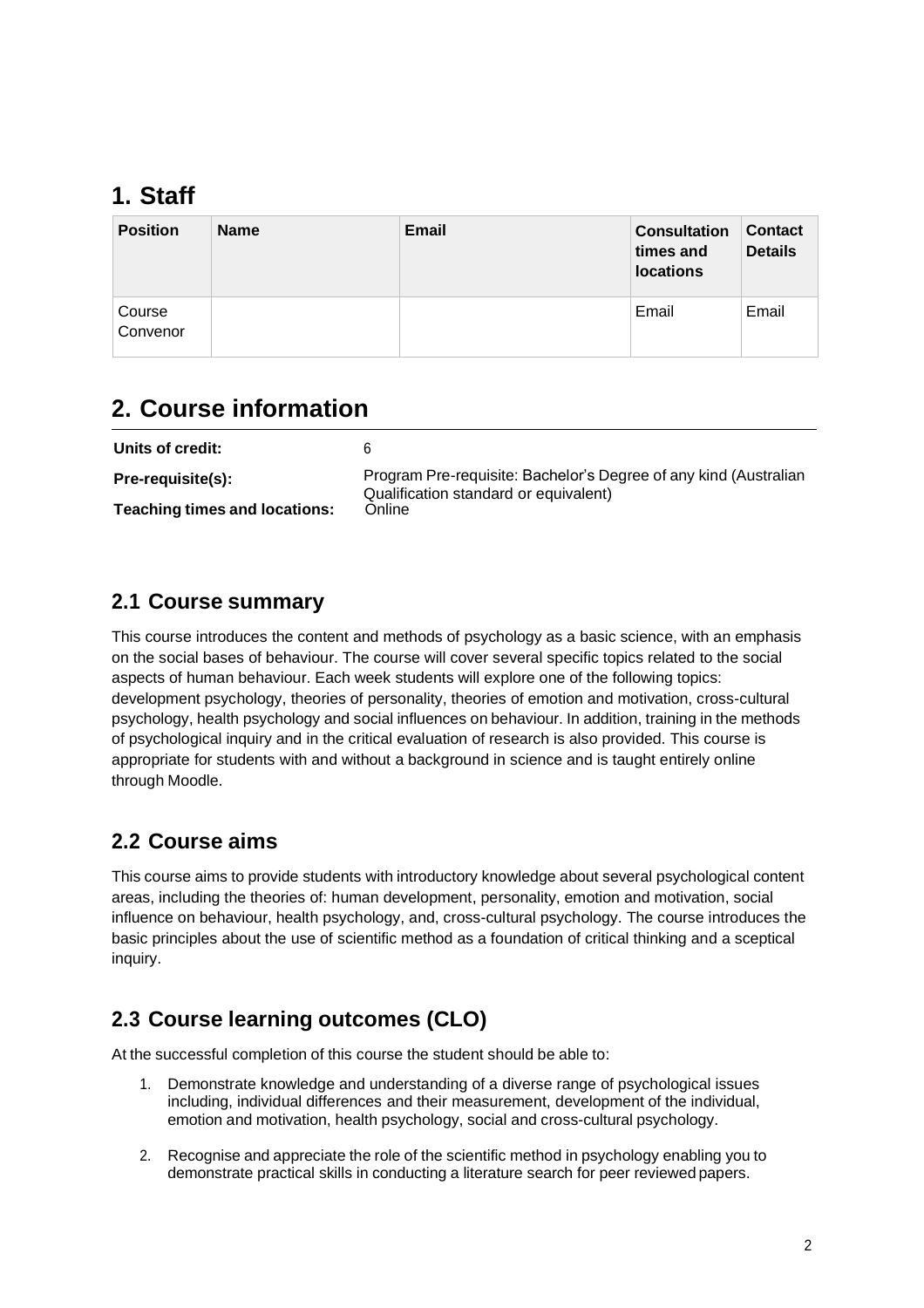- 3. Develop critical thinking skills in the context of psychology allowing you to evaluate competing theoretical and empirical perspectives, to effectively select and apply relevant information to support psychological arguments.
- 4. Developan understanding of the values, research and professional ethics of psychology enabling you demonstrate the need to acknowledge and respect work and intellectual property rights of others through appropriate citations in oral and written communication.
- 5. Develop effective communication skills within a psychology context enabling you to demonstrate scientific writing skills, including the ability to formulate and communicate arguments based on the theoretical and empirical evidence.
- 6. Demonstrate the importance of developing a culturally sensitive approach to societal issues based on research from a diverse perspective.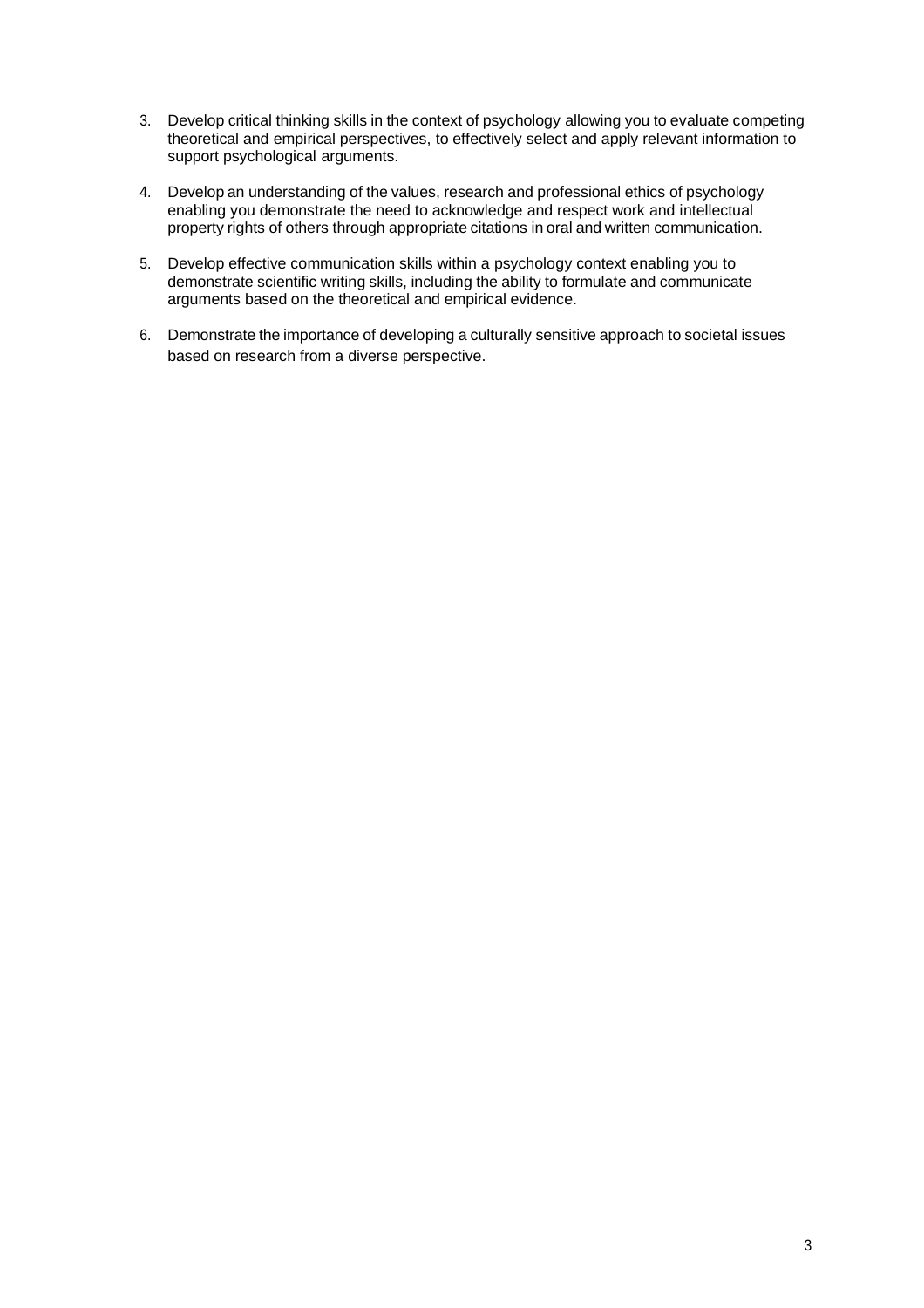|            |                                                                                                |                                                          | <b>Program Learning Outcomes</b>                              |                                       |                                                       |                                                                                                |                                                                           |
|------------|------------------------------------------------------------------------------------------------|----------------------------------------------------------|---------------------------------------------------------------|---------------------------------------|-------------------------------------------------------|------------------------------------------------------------------------------------------------|---------------------------------------------------------------------------|
| <b>CLO</b> | 1. Knowledge                                                                                   | 2. Research<br><b>Methods</b>                            | 3. Critical Thinking<br><b>Skills</b>                         | 4. Values and<br><b>Ethics</b>        | 5.<br>Communication,<br>Interpersonal and<br>Teamwork | 6. Application                                                                                 | <b>Assessment</b>                                                         |
| 1.         | Lectures<br><b>Tutorials</b><br>Online activities<br>Readings<br>Formative revision<br>quizzes |                                                          |                                                               |                                       | <b>Tutorials</b><br>Q and A forum                     | Lectures<br><b>Tutorials</b><br>Online activities<br>Readings<br>Formative<br>revision quizzes | Secured quizzes<br>Information literacy<br>portfolio<br>Literature review |
| 2.         |                                                                                                | <b>Online Activities</b><br>Readings<br><b>Tutorials</b> | <b>Online Activities</b><br>Readings<br><b>Tutorials</b>      |                                       | Online activities                                     |                                                                                                | Secured quizzes<br>Information literacy<br>portfolio<br>Literature review |
| 3.         | Lectures<br><b>Tutorials</b><br>Online activities                                              |                                                          | Lectures<br><b>Tutorials</b><br>Online activities<br>Readings |                                       | <b>Tutorials</b><br><b>Study Group</b><br>Forum       | <b>Tutorials</b><br>Online activities                                                          | Information literacy<br>portfolio<br>Literature review                    |
| 4.         |                                                                                                |                                                          |                                                               | <b>Tutorials</b><br>Online activities |                                                       | <b>Tutorials</b><br>Online activities                                                          | Secured quizzes<br>Information literacy<br>portfolio                      |

## **2.4 Relationship between course and program learning outcomes and assessments**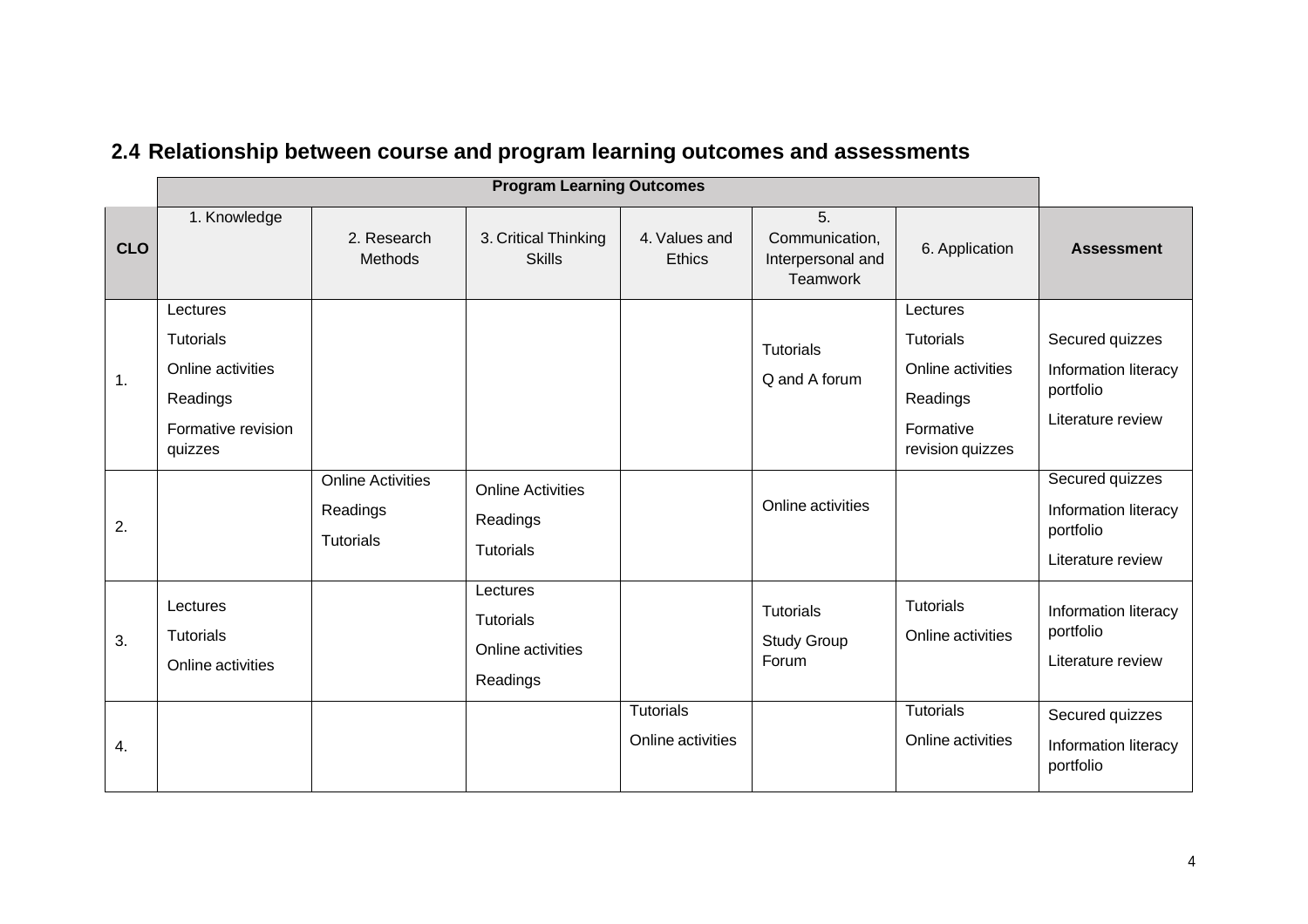|    |                              |                                |                              |           |                                | Literature review                                                         |
|----|------------------------------|--------------------------------|------------------------------|-----------|--------------------------------|---------------------------------------------------------------------------|
| 5. |                              | Tutorials<br>Online activities |                              | Tutorials |                                | Information literacy<br>portfolio<br>Literature review                    |
| 6. | Lectures<br><b>Tutorials</b> |                                | Lectures<br><b>Tutorials</b> |           | Tutorials<br>Online activities | Secured quizzes<br>Information literacy<br>portfolio<br>Literature review |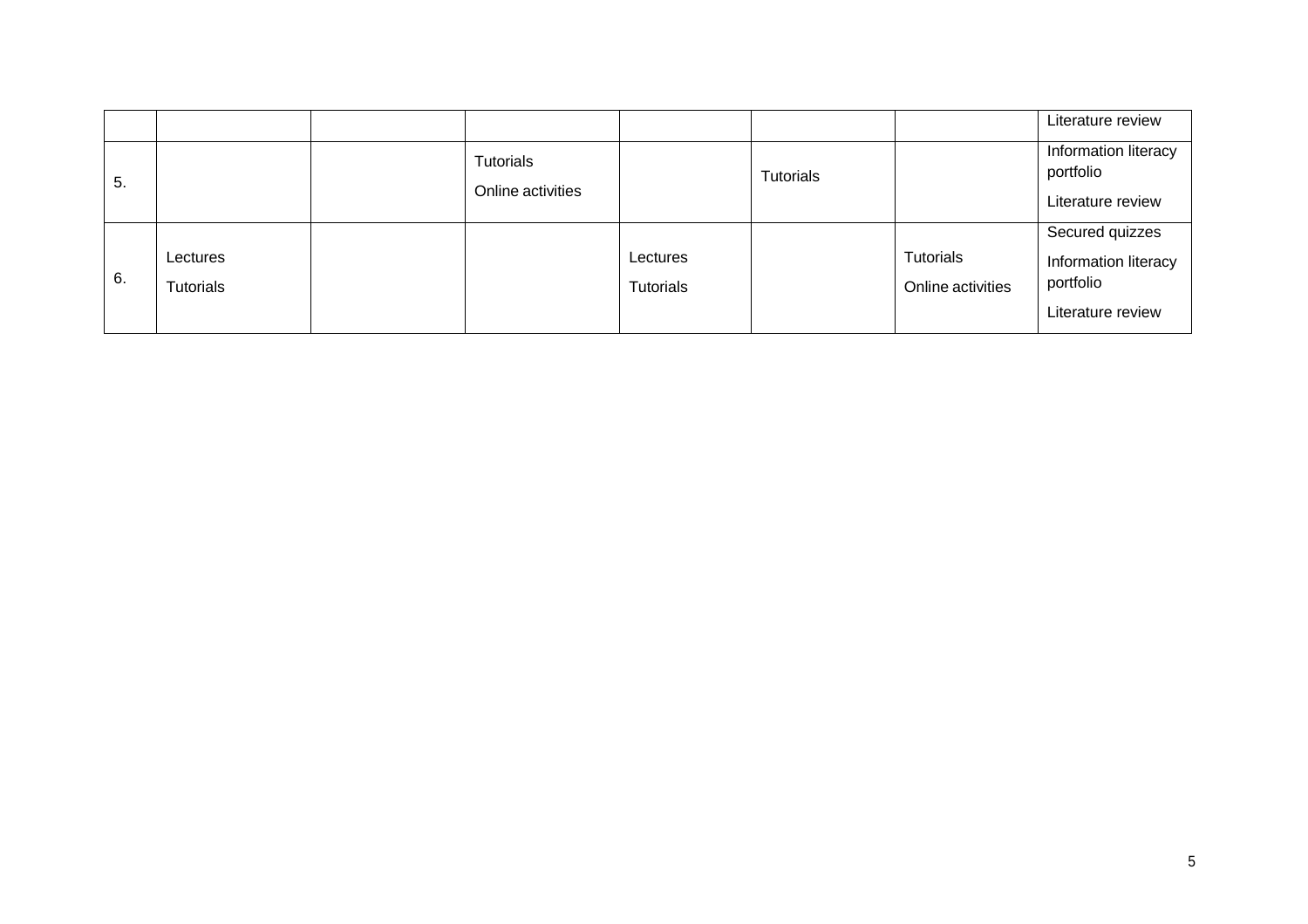## **3. Strategies and approaches to learning**

#### **3.1 Learning and teaching activities**

The course web page is available through the e-learning Moodle site: [https://moodle.telt.unsw.edu.au/login/index.php.](https://moodle.telt.unsw.edu.au/login/index.php) Login with your student number and password, and follow the links to the PSYC page.

The course will be delivered over six weeks, covering six major topic areas. The major topics will be delivered in Weeks 1 to 6, with a new topic presented each week. Students are expected to engage with all materials delivered each week. There will be a combination of formative and summative assessments throughout the course. The expected level of engagement is 18-19 hours per week, including preparation for the "secured" quizzes and written assessments.

Each week students can expect the following:

**Lectures** will be digitally recorded. Links to the lecture recordings will be available on the course web page. Lecture slides will be also available on the Moodle course page. This will be broken down into 5- 6 lectures covering the main concepts for each sub-topic of the week

**Online Tutorials** will be held in weeks 1-6. There are six (6), two (2) hour tutorials delivered through Blackboard Collaborate on the Moodle course page each week. All tutorials will be live streamed for synchronous participation and recorded for asynchronous participation, should a student be unable to join the synchronous tutorial at the designated time. Students will be able access the recorded tutorials, for the remainder of the course. Tutorial discussions are based on lecture content and readings. In order to participate in class discussions, you will need to prepare for tutorials by reviewing the available materials.

**Online activities:** Each week there will be a range of online activities, including formative revision quizzes and interactive learning modules using a range of adaptive learning platforms. These activities will allow students to explore the topics of the week in greater depth and provide formative assessment for the students and revision opportunities.

**Readings:** There will be assigned readings each week that cover the major topic of the week. Students will need to complete the readings in order to prepare for the online tutorials (**4.5 hours**).

**The Q and A Discussion Forum** provides students with an opportunity to question and clarify the concepts and ideas mentioned in the lectures. Students are strongly encouraged to engage with this forum by posting questions or comments, and reading, answering, or replying to other student's posts to enhance understanding of the content, critical thinking, and written communication skills.

Formative topic revision quizzes are available for students that provide an opportunity to evaluate understanding of course material on a weekly basis. Timely completion of the weekly quizzes will assist students in gaining a proper understanding of each topic so that this knowledge can be built on in future content. The formative revision quizzes will be available through the MindTap section available on the Moodle course page. **NB: These formative quizzes do not contribute to the student's final grade and are not to be confused with the "secured weekly quizzes".**

#### **3.2 Expectations of students**

Moodle contains lectures, tutorials, content topic materials, assessment materials, and any updated information. You are expected to check Moodle regularly. You are also expected to regularly check your UNSW email. All news updates and announcements will be made on the 'Announcements' forum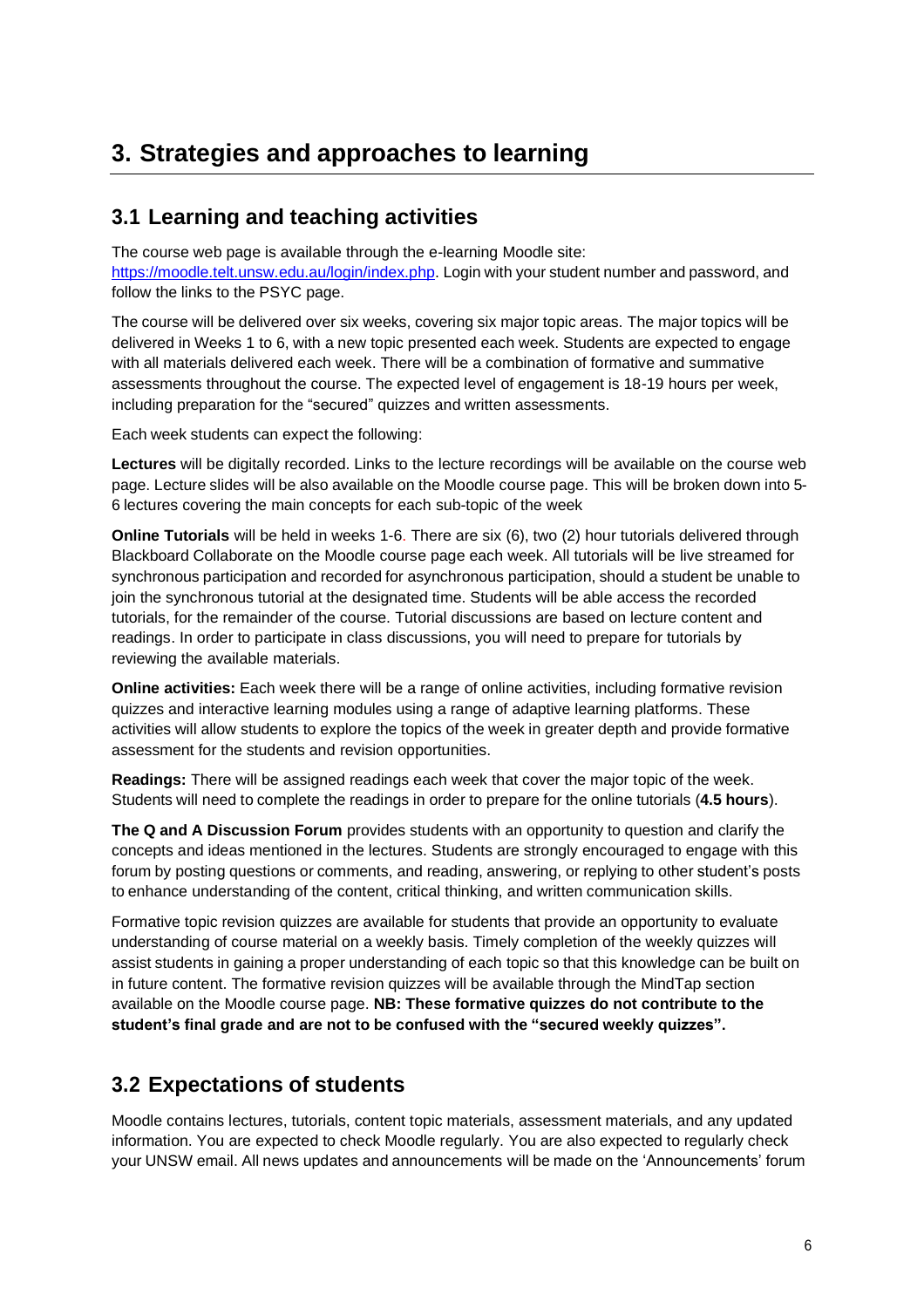on the Moodle page and/or by email. It is the student's responsibility to check Moodle and their student emails regularly to keep up to date.

Given that the course content and all assessable components are delivered online, it is the responsibility of the student to ensure that they have access to a computer with a stable internet connection and a browser capable of handling the features of the Moodle eLearning website and any of its content. There will be no special consideration granted due to internet connection or computer issues arising from personal technical issues. If an internet disconnection takes place during an assessment/exam, there will be no way of changing a mark and these will be allocated according to the progress that was saved.

NOTE: THIS COURSE REQUIRES SIGNIFICANT WEEKLY ASSESSABLE ENGAGEMENT THROUGH MOODLE. Students are expected to engage with all materials delivered each week. There will be a combination of formative and summative assessments throughout the course. **The expected level of engagement is on average 18-19 hours per week** (in the 6-week term). Average engagement levels are as follows (a) **2 -2.5 hours** of engagement with the lecture content (5-6 lectures per week); (b) Tutorial attendance, **3 hours** per week including preparation for the tutorial discussion. Note we recommend that you complete the synchronous tutorial, however completion of the recorded asynchronous tutorial will also be accepted; (c) **4.5 hours** to complete the assigned activities, including revision modules; (d) **4.5 hours** to complete the assigned weekly readings; (e) **4-5 hours** to complete the weekly assessments (secured quizzes) and prepare for the major assessments.

*Under no circumstances will employment be accepted as an excuse not to meet expectations for class participation or assessments.* Remember, the term times are very short, so it is your responsibility to ensure that you do not fall behind with the ongoing assessment demands of the course.

Tutorial Attendance: Attendance and participation in tutorials is compulsory. All tutorials will be delivered in an online mode, through Blackboard Collaborate, given that this is a fully online course, it is understood that some students may be unavailable at the designated live tutorial time. Therefore, students will be required to participate in the tutorial in either a synchronous (as the tutorial is streamed live) or asynchronous (a recorded version of the tutorial).

NB: Engagement with online tutorials and timely completion of asynchronous online tutorials is essential in accordance with UNSW Assessment Implementation Procedure.

It is expected that students are aware of UNSW Assessment policy and understand how to apply for special consideration within the framework of the Graduate Diploma Special consideration policies and procedures if they are unable to complete an assignment/exam due to illness and/or misadventure.

It is expected that students have read through the Graduate Diploma in Psychology (5331) Guide.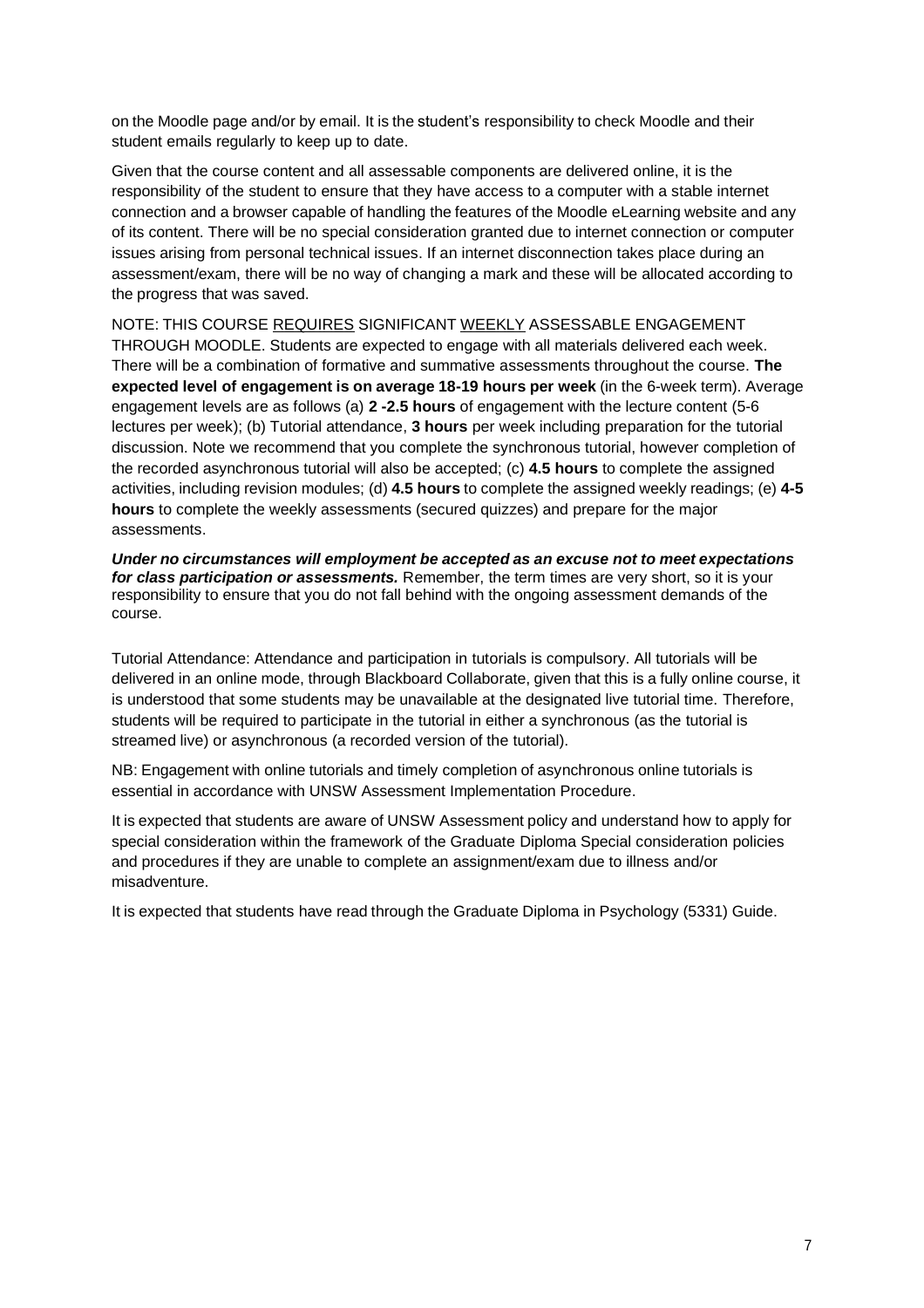## **4. Course schedule and structure**

Each week this course typically consists of 2 -2.5 hours of lecture material, 2 hours of face to face tutorials, 4.5 hours of online activities and 4.5 hours of readings. Students are expected to take an additional 5-6 hours each week of self-determined study to complete assessments, readings, and exam preparation.

| Week   | <b>Online Lecture topic/s</b>                                                                                           | <b>Online Tutorial/lab topics</b>                                                                                                                                                                                                                                                  | <b>Online modules</b>                                        | Self-determined<br>activities                                                                                  |
|--------|-------------------------------------------------------------------------------------------------------------------------|------------------------------------------------------------------------------------------------------------------------------------------------------------------------------------------------------------------------------------------------------------------------------------|--------------------------------------------------------------|----------------------------------------------------------------------------------------------------------------|
| Week 1 | <b>Personality</b><br>Psychodynamic approach<br>Trait theories and genetics<br>Humanistic and<br>Experiential           | Online tutorial discussion based on<br>lectures and readings of the major<br>theories of personality. Students<br>will explore how personality<br>develops and is maintained over<br>the lifespan.                                                                                 | Online activities based on lectures and<br>assigned readings | Formative revision<br>quizzes<br>Additional textbook<br>readings<br>Additional textbook<br>resources (Mindtap) |
| Week 2 | <b>Developmental Psychology</b><br>Genes vs. Environment<br>Early vs. later experience<br>Continuity vs. Discontinuity  | Online tutorial – Introduction to the<br>course<br>Discussion based on lectures and<br>readings, of psychological theories<br>and evidence of issues related to<br>developmental psychology.                                                                                       | Online activities based on lectures and<br>assigned readings | Formative revision<br>quizzes<br>Additional textbook<br>readings<br>Additional textbook<br>resources (Mindtap) |
| Week 3 | <b>Social Psychology</b><br>Social influence and conformity<br>Attributions and stereotypes<br>Attitudes and attraction | Online tutorial discussion based on<br>lectures and readings. Discussion<br>will focus on the role of the<br>individual within a social context<br>and how society influences the<br>individual, including issues such as<br>conformity, compliance, attitudes<br>and stereotypes. | Online activities based on lectures and<br>assigned readings | Formative revision<br>quizzes<br>Additional textbook<br>readings<br>Additional textbook<br>resources (Mindtap) |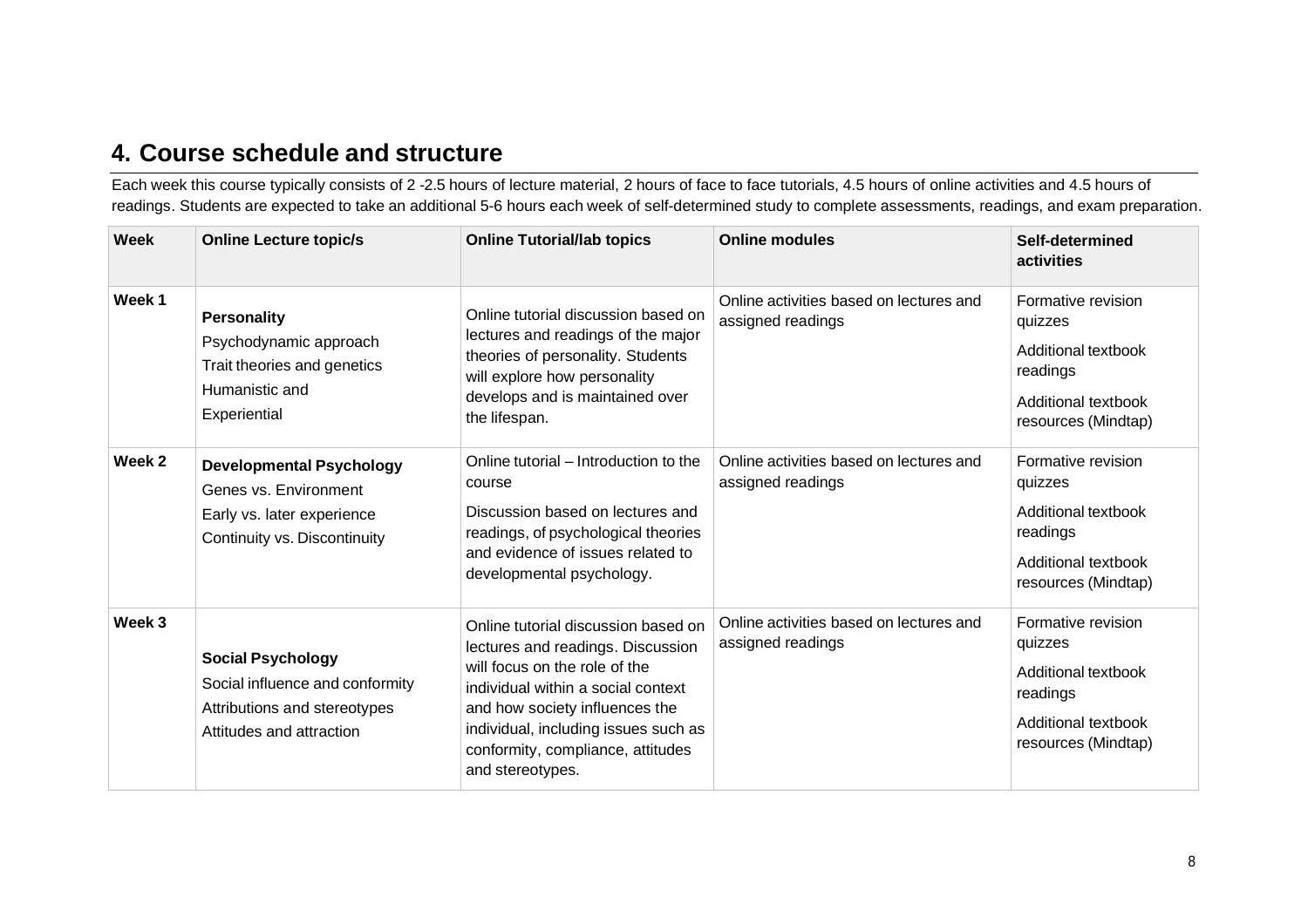| Week 4 | <b>Health Psychology</b><br>Models of health psychology<br>Stress and coping<br>Placebo                                                     | Online tutorial discussion based on<br>lectures and readings. Tutorial<br>discussion will focus on exploring<br>the three major models of health<br>psychology and how these models<br>can be used to explain both healthy<br>and unhealthy behaviours.                                                                                                                                          | Online activities based on lectures and<br>assigned readings | Formative revision<br>quizzes<br>Additional textbook<br>readings<br>Additional textbook<br>resources (Mindtap) |
|--------|---------------------------------------------------------------------------------------------------------------------------------------------|--------------------------------------------------------------------------------------------------------------------------------------------------------------------------------------------------------------------------------------------------------------------------------------------------------------------------------------------------------------------------------------------------|--------------------------------------------------------------|----------------------------------------------------------------------------------------------------------------|
| Week 5 | <b>Cultural Psychology</b><br>Cultural norms and psychology<br>Culture and personal psychology<br>Cultural sensitivity in clinical practice | Online tutorial discussion based on<br>lectures and readings. Discussion<br>will explore the need for cultural<br>sensitivity in the diagnosis and<br>treatment of a range of<br>psychological disorders. There will<br>be a focus on the importance of<br>indigenous psychology, including<br>cultural practices, closing the gap<br>and the importance of cultural<br>sensitivity in practice. | Online activities based on lectures and<br>assigned readings | Formative revision<br>quizzes<br>Additional textbook<br>readings<br>Additional textbook<br>resources (Mindtap) |
| Week 6 | <b>Emotional and Motivation</b><br>Theories of emotion<br>Biology of emotion<br>Theories of motivation                                      | Online tutorial discussion based on<br>lectures and readings. Students will<br>discuss the theoretical and<br>experimental evidence that<br>explains the various types of<br>motivation.                                                                                                                                                                                                         | Online activities based on lectures and<br>assigned readings | Formative revision<br>quizzes<br>Additional textbook<br>readings<br>Additional textbook<br>resources (Mindtap) |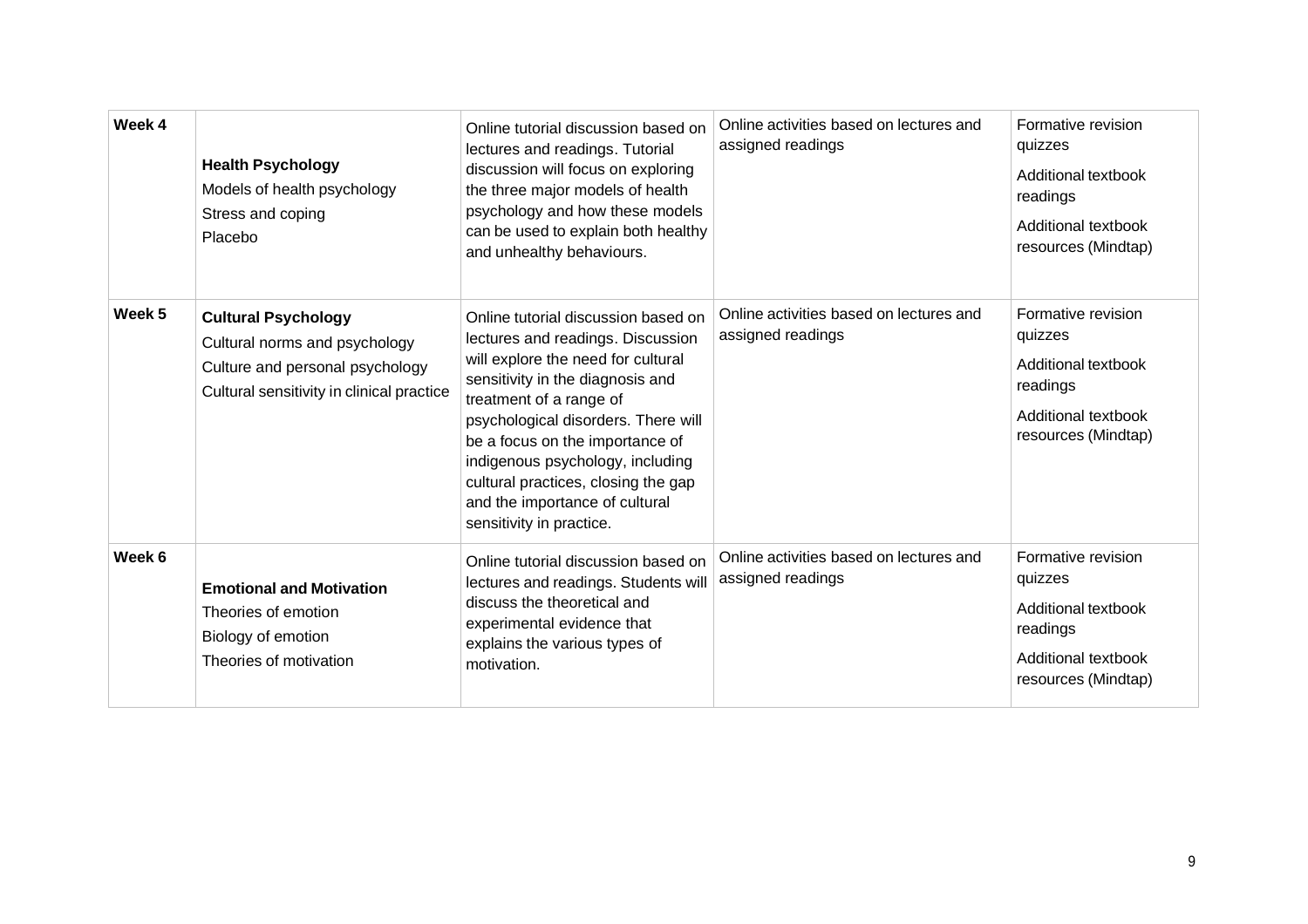## **5. Assessment**

#### **5.1 Assessment tasks**

All assessments in this course have been designed and implemented in accordance with UNSW Assessment Policy.

| <b>Assessment task</b>                                                   | Length                         | Weight                                    | <b>Mark</b> | Due date                                                 |
|--------------------------------------------------------------------------|--------------------------------|-------------------------------------------|-------------|----------------------------------------------------------|
| <b>Assessment 1: "Secured" Quiz (continuous</b><br>assessment 5 quizzes) | 20 MC<br>questions<br>per quiz | <b>20%</b><br>$(4%$ per<br>"secured quiz) | /20         | Sunday 11:59pm<br>week of release<br>(Weeks 1,2,3,4,5,6) |
| <b>Assessment 2: Information Literacy Skills</b><br>Portfolio            | 750                            | 30%                                       | /100        | Sunday Week 2                                            |
| <b>Assessment 3: Literature Review</b>                                   | 1500                           | 50%                                       | /100        | Sunday Week 5                                            |

**Assessment 1: "Secured" Quizzes 20%:** Students will be required to complete 6 quizzes under official exam conditions. These quizzes will cover the content of the **lectures and readings**. The quizzes will be held in weeks 1-6 and will cover content presented in the week they are released. The "Secured" quizzes form part of a continuous assessment. The quiz will be released on Thursday of week and will remain open until Sunday 11:59pm of the same week. Each Quiz will include 20 multiple choice questions. The top five grades out of the six quizzes will be used to count towards the final secured quiz grade which accounts for 20% of the course mark.

**Assessment 2 Information Literacy Skills Portfolio 30%:** Students will be required to complete a comprehensive literature search using a range of databases. Students will need to find three peerreviewed journal articles on any of the major topics presented in the course. They will then need to answer a series of questions designed to demonstrate knowledge of appropriate academic references. Evidence of the database search, the articles and the answer to the questions will need to be submitted using an e-portfolio. This will provide students with the opportunity to display research and critical analysis skills.

**Assessment 3: Literature Review 50%:** Students will be required to complete a literature review based on the concepts presented in one of the modules. The literature review will provide students with the opportunity to develop skills in research. There will be a focus on developing the skills for brief and concise communication which is important for scientific writing. This assessment should allow students to acquire discipline specific communication skills.

**UNSW grading system:** <https://student.unsw.edu.au/grades> **UNSW assessment policy:** <https://student.unsw.edu.au/assessment>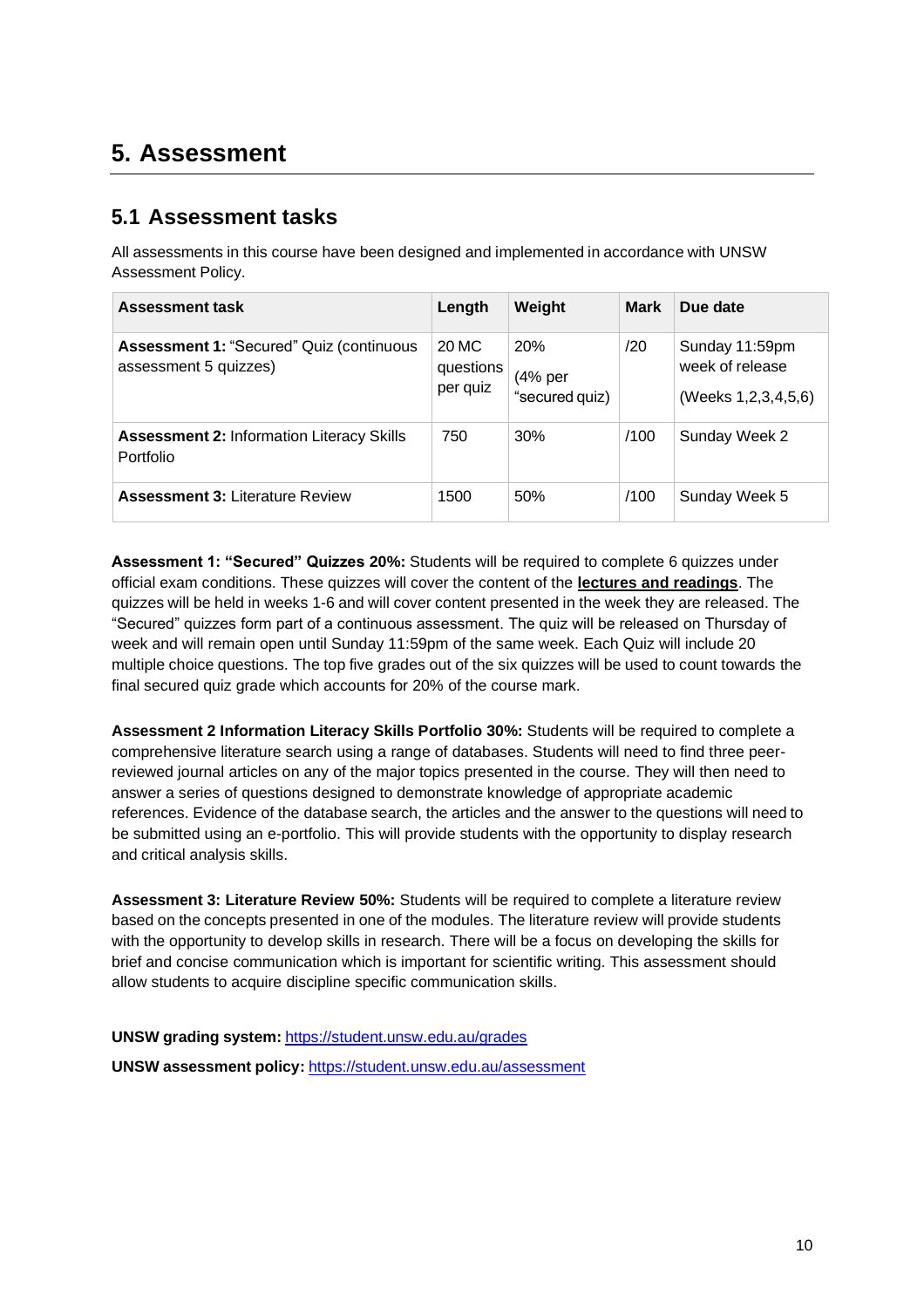#### **5.2 Assessment criteria and standards**

Further details and marking criteria for each assessment will be provided to students closer to the assessment release date (see 4.1: UNSW Assessment Design Procedure).

#### **5.3 Submission of assessment tasks**

**Written assessments:** In accordance with UNSW Assessment Policy written pieces of assessment must be submitted online via Turnitin. No paper or emailed copies will be accepted.

**Late penalties**: deduction of marks for late submissions will be in accordance with the Graduate Diploma in Psychology assessment policy. Students will receive a penalty of 5 marks per day for late submissions, including weekends. For example, an assessment due on Sunday and submitted on Tuesday would be considered two days late leading to a penalty of  $5 \times 2 = 10\%$  from the total assessment mark.

**Special Consideration:** Students who are unable to complete an assessment task by the assigned due date can apply for special consideration. Special consideration applications must be submitted through the special consideration portal available through myUNSW. *UNSW operates under a Fit to Sit/ Submit rule for all assessments. If a student wishes to submit an application for special consideration for an exam or assessment, the application must be submitted prior to the start of the exam or before an assessment is submitted. If a student sits the exam/ submits an assignment, they are declaring themselves well enough to do so.*

Students who have experienced significant illness or misadventure during the assessment period may be eligible. Only circumstances deemed to be outside of the student's control are eligible for special consideration (see - https://student.unsw.edu.au/special-consideration). In the case of take-home assessment tasks, misadventure must occur for at least 3 consecutive days during the assessment period. If approved, students may be given an extended due date to complete take-home assessments.

**Alternative assessments**: there will be no alternative assessments due to the intensive nature ofthe course. Please refer to the Graduate Diploma in Psychology (5331) Guide for policies and procedures relating to misadventure.

**Supplementary examinations:** Students may apply for a supplementary exam, providing that this is not an ongoing issue. If students are unable to engage in all aspects of the course for two weeks or longer, they will be required to submit an application to withdraw from the course without penalty. Please refer to the Graduate Diploma in Psychology (5331) Guide for policies and procedures relating to misadventure.

#### **5.4. Feedback on assessment**

Feedback on all pieces of assessment in this course will be provided in accordance with UNSW Assessment Policy.

| <b>Assessment</b>                  | When                                   | Who                | Where     | <b>How</b> |
|------------------------------------|----------------------------------------|--------------------|-----------|------------|
| "Secured" Quizzes                  | Monday<br>following quiz<br>submission | Course<br>convenor | Gradebook | Moodle     |
| <b>Information Literacy Skills</b> | Friday Week 4                          | Course             | Online    | Moodle     |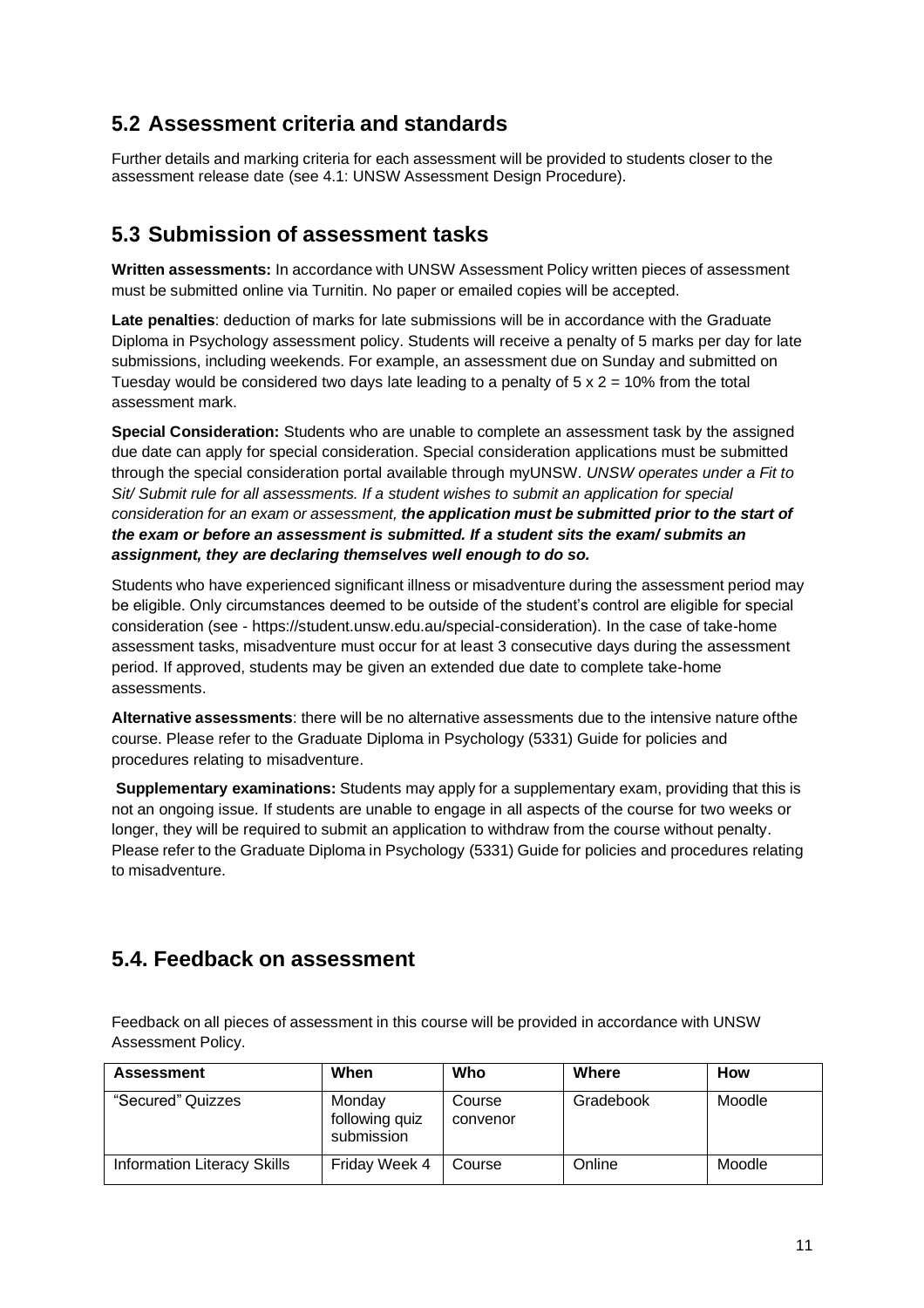|                          |                                      | Convenor           |        |        |
|--------------------------|--------------------------------------|--------------------|--------|--------|
| <b>Literature Review</b> | 10 working<br>days after due<br>date | Course<br>Convenor | Online | Moodle |

## **6. Academic integrity, referencing and plagiarism**

The APA (7th edition) referencing style is to be adopted in this course. Students should consult the publication manual itself (rather than third party interpretations of it) in order to properly adhere to APA style conventions. Students do not need to purchase a copy of the manual, it is available in the library or online. This resource is used by assessment markers and should be the only resource used by students to ensure they adopt this style appropriately:

#### **How to cite [using](http://www.apastyle.org/manual/index.aspx) APA referencing.**

**Referencing** is a way of acknowledging the sources of information that you use to research your assignments. You need to provide a reference whenever you draw on someone else's words, ideas or research. Not referencing other people's work can constitute plagiarism.

Further information about referencing styles can be located at <https://student.unsw.edu.au/referencing>

**Academic integrity** is fundamental to success at university. Academic integrity can be defined as a commitment to six fundamental values in academic pursuits**:** honesty, trust, fairness, respect, responsibility and courage.*1* At UNSW, this means that your work must be your own, and others' ideas should be appropriately acknowledged. If you don't follow these rules, plagiarism may be detected in your work.

Further information about academic integrity and **plagiarism** can be located at:

- The *Current Students* site <https://student.unsw.edu.au/plagiarism>*,* and
- The *ELISE* training site <http://subjectguides.library.unsw.edu.au/elise/presenting>

The *Conduct and Integrity Unit* provides further resources to assist you to understand your conduct obligations as a student: [https://student.unsw.edu.au/conduct.](https://student.unsw.edu.au/conduct)

| <b>Textbook</b>                   | Psychology: Australia and New Zealand, 2nd Edition. Bernstein,<br>Pooley, Cohen, Gouldthorp, Provost & Cranney (2017). Cengage |
|-----------------------------------|--------------------------------------------------------------------------------------------------------------------------------|
|                                   | E-book copies of the textbook will be provided to students<br>through Moodle along with MindTap additional resources           |
| <b>Textbook Resources</b>         | Cengage MindTap: available on Moodle course page.                                                                              |
| <b>Course information</b>         | Available on Moodle                                                                                                            |
| <b>Required readings</b>          | Graduate Diploma in Psychology (5331) Guide                                                                                    |
| <b>Recommended internet sites</b> | <b>UNSW Library</b>                                                                                                            |

## **7. Readings and resources**

1 International Center for Academic Integrity, 'The Fundamental Values of Academic Integrity', T. Fishman (ed), Clemson University, 2013.